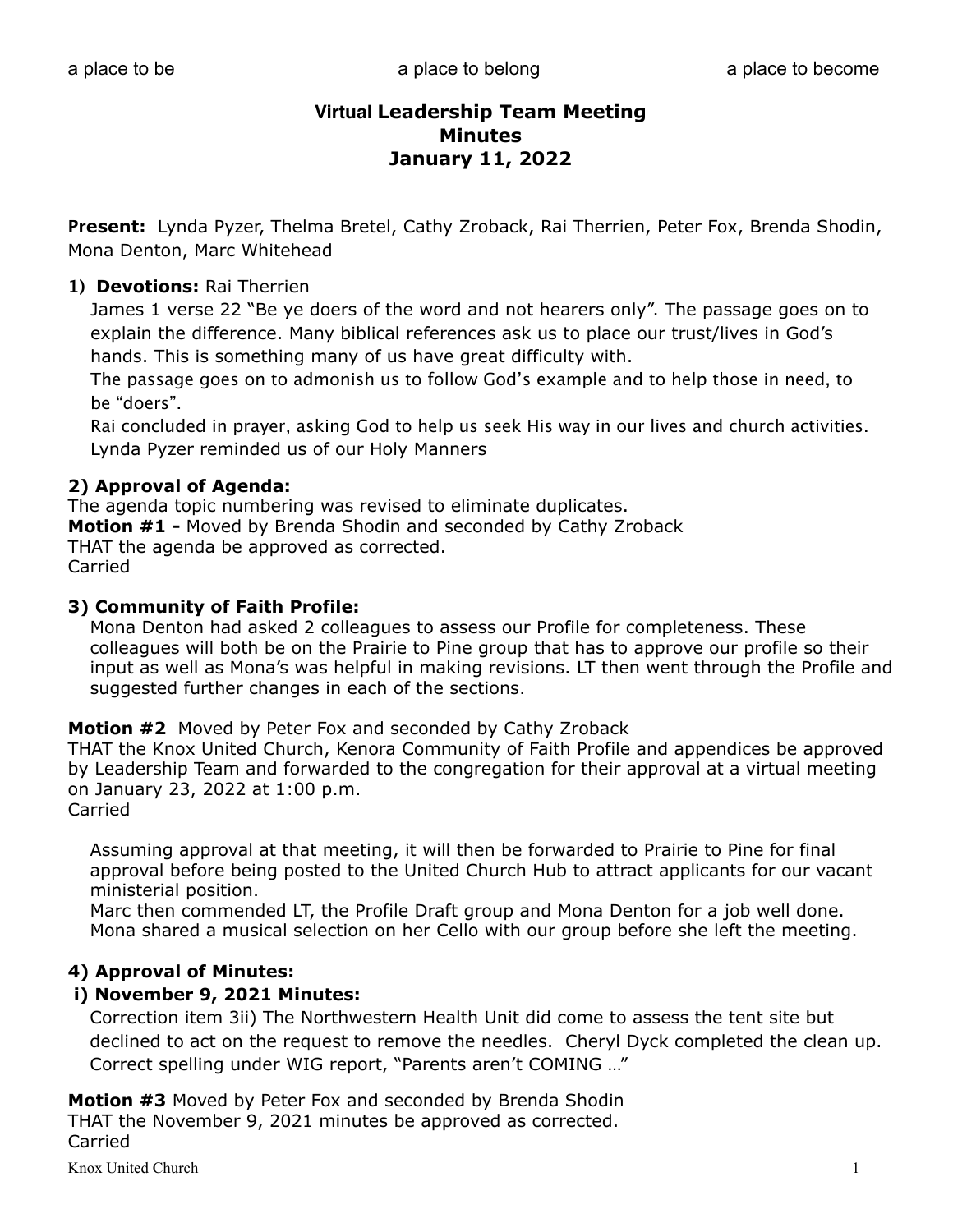## **December 14, 2021 Minutes:**

Correction: Under Community of Faith Profile, at bottom of Financial Viability "Before LT passes the Profile, submit it to Prairie to Pine for unofficial feedback to avoid repeated resubmissions for corrections…."

**Motion#4** Moved by Thelma Bretel and seconded by Peter Fox THAT the December 14, 2021 LT minutes be approved as corrected. Carried

## **ii) Email Decisions:**

Approval for Cheryl Kinney Matheson to do a family baptism on December 29, 2021 (this was ultimately cancelled by family due to local Covid increase).

 Suspension of in person worship services as per WIG recommendation during Omicron Covid surge and Public Health Restrictions.

M&P recommendations that Cheryl Dyck return to working at home (Omicron surge).

## **5) Business Arising From Minutes:**

- **i)** "Lost" Congregants: Lynda Pyzer spoke to many over the Christmas holidays. Most were feeling "OK" about church. Pat Fair (visiting) also felt all was OK. Her interest group is a big job and has few members but they are managing. Some congregants are calling members.
- **ii)** Membership Transfer: Can be done without "paperwork" from home church. Marc suggested that it is best to do it by a reaffirmation of Baptismal Faith. Initially the couple was not at the church service to advise them and then church was closed due to Covid so the transfer of membership has not happened.
	- **iii)** Spirituality Interest Group is looking forward to forming, but feels now is not the time. The group will bring their plan to the Leadership Team.
	- **iv)** Lynda Pyzer has lost touch with Kenora Moving Forward. There has been no further meeting between KDSB and Kenora Moving Forward.
	- **v)** Knox keys: The 2 keys signed out to Meg Illman-White have not been returned. An e-mail was sent requesting their return to the office or to Rai Therrien via a meet. There has been no response in either fashion. Rai will pursue this further.
	- **vi)** Children's Christmas service did take place. Lynda had no issue securing permission to read this story. Discussion of copyright acquisition and issues was discussed briefly. The idea of holding a "story corner" for children was discussed. Could each family suggest a favourite story to be used and even take a turn being the reader of their favourite one.?

Jan Richardson has determined a way to use stories without breaching copyright.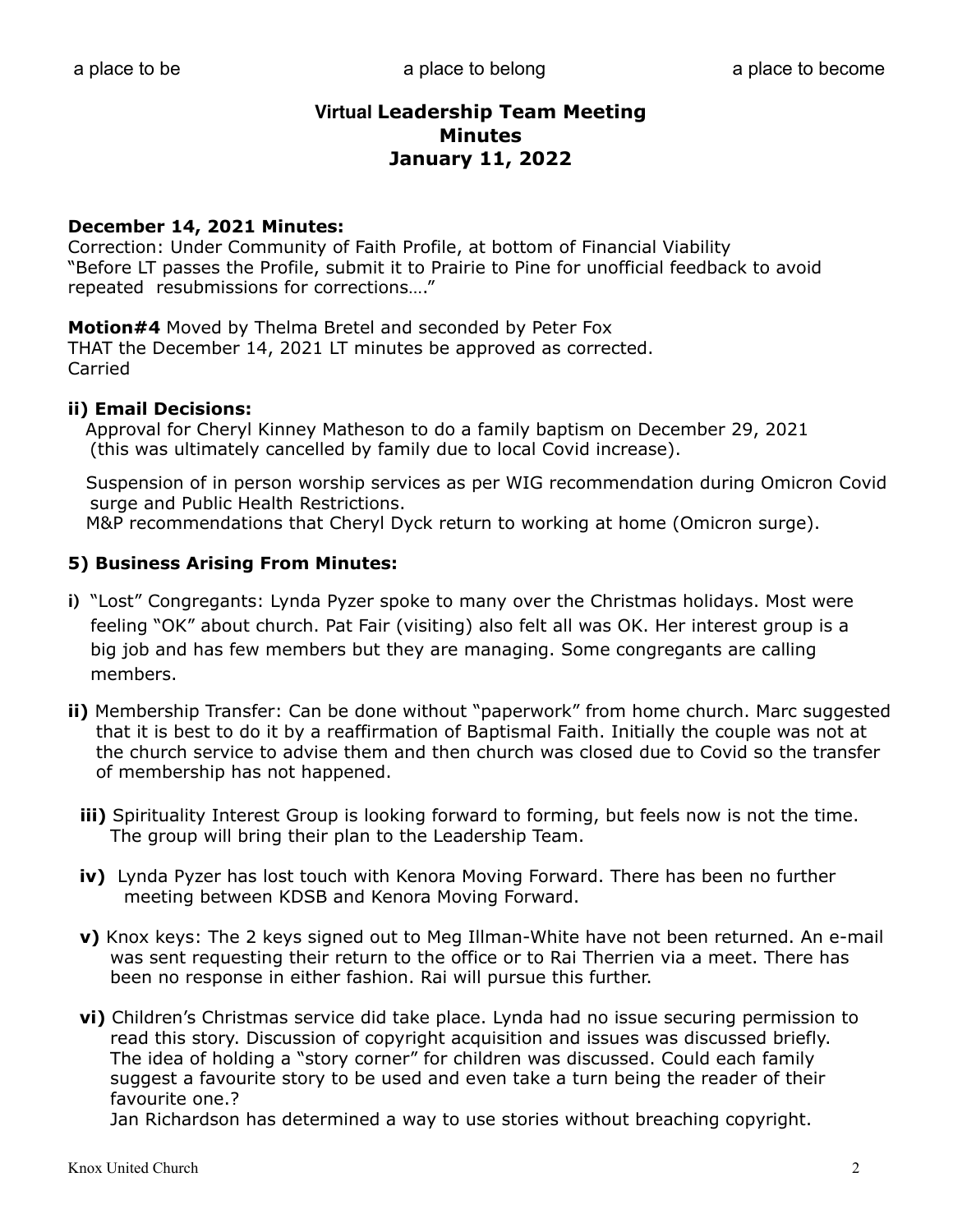**vii)** Church entry wall repair: Cathy Zroback, Lakeside Builders assessed the tower wall and submitted a cost estimate of \$3147.05

LT by consensus approved the repair be completed.

## **6) Other:**

Status of the Building: Currently not closed but following Public Health restriction services are suspended. Anyone who does NOT regularly access the building MUST advise Cheryl Dyck that they want access.

 Cheryl Dyck decided to continue to work from the office rather than from home. The Centering Prayer Group will assess their return to meetings on the January 27 according to city and provincial Public Health guidelines.

G Clef Choir will wait for the city reassessment on January 27.

 Peter Fox advised that he has started a reserve financial fund to help cover upcoming ministerial relocation costs with a \$30,000 budget and Finance sent salary and information to M&P committee.

 Peter Fox would like to use wording from the Community of Faith Profile to answer questions in the Carbon Footprint Grant, LT agreed to this.

## **7) Adjournment:**

 Brenda Shodin moved that the meeting to be adjourned. Date of next meeting - February 8, 2022 at 7:00 p.m. on Zoom. Devotions - Peter Fox

## **8) Closing Prayer:**

Marc Whitehead led prayer.

ette Sherrien  $\mathcal{L}_\text{max}$  , and the contract of the contract of the contract of the contract of the contract of the contract of

Signature of Chair Signature of Secretary